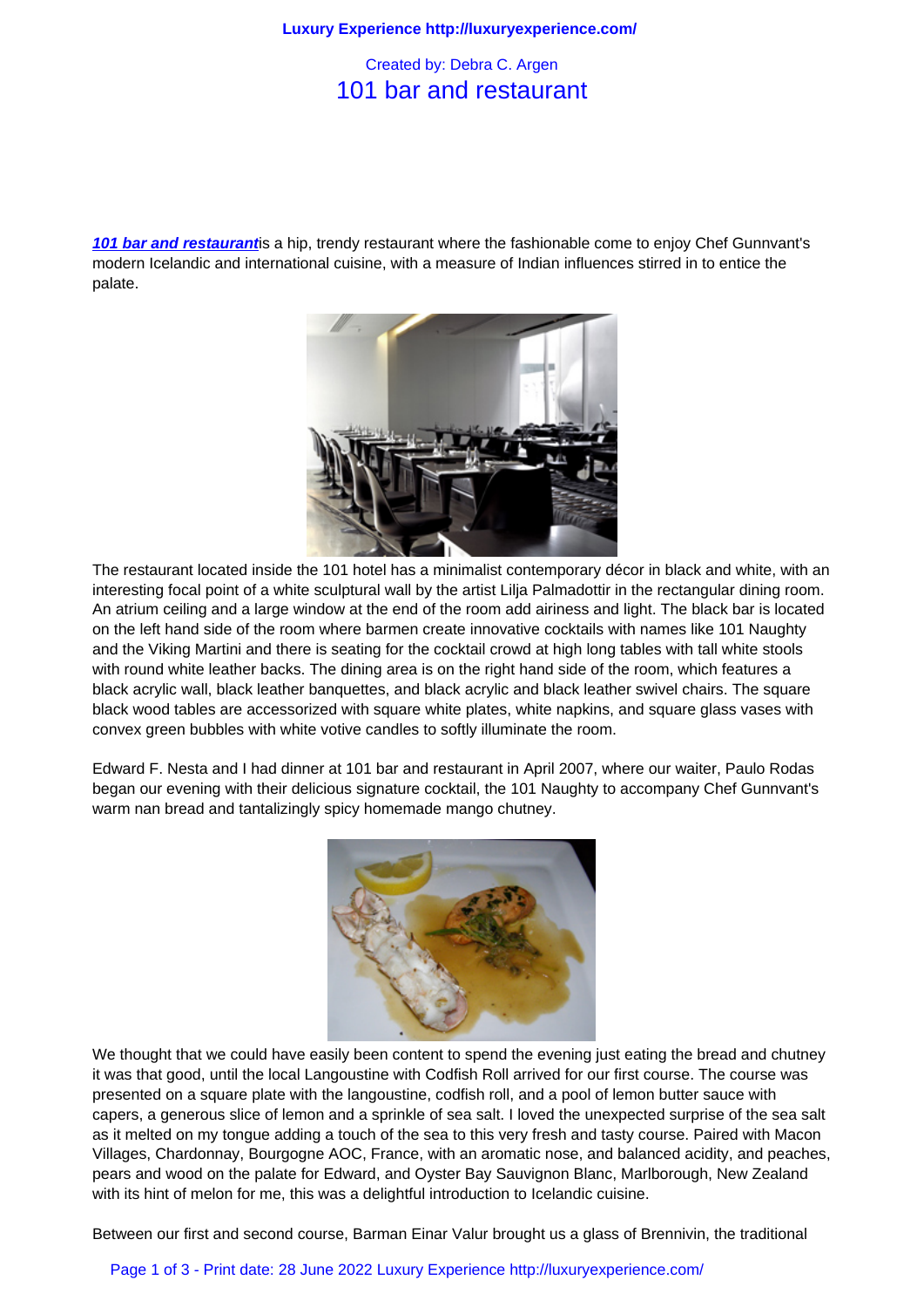## **Luxury Experience http://luxuryexperience.com/**

## Created by: Debra C. Argen

national digestive, set in a rocks glass with layers of red and blue crushed ice. This reminded me of what it would be like to drink liquid pumpernickel bread. Made from cumin seeds, I wanted to pair this potent potable with a canapé of pumpernickel bread topped with smoked salmon, sour cream and caviar.

Paulo told us that beer with alcohol, which is now very popular was illegal in Iceland until 1989; before that, Icelanders would mix alcohol-free beer with vodka. The government finally acquiesced in 1989 and allowed alcohol beer.



Iceland is well known for its lamb, and Edward selected the Grilled Fillet of Lamb with Salsa Verde, Baked Red Onion, and Fondant Potatoes as his second course. This was an artistic presentation of two pieces of lamb of varying heights crowned with Icelandic herb pesto on a bed of red onions with a pool of rich sauce, potatoes and deep fried celery root. Paired with a 2000 Castello Banfi Brunello di Montalcino, Toscana DOC, Italy, this course was gorgeous.



For my second course, I had Halibut with Arugula and Grilled Sliced Portabello Mushrooms, presented as halibut on a bed of arugula with four sautéed cherry tomatoes, a potato herb cake, and a lemon butter sauce, which paired well with the Oyster Bay Sauvignon Blanc, Marlborough, New Zealand.

What I especially liked about the comfortable restaurant, besides the excellent cuisine and the cocktails, was people watching where the cocktail hour crowd transitioned to the dinner crowd and then back to the late night cocktail crowd, as the tables kept turning throughout the evening.



For dessert, Chef Gunnvant sent us Mango "Skyr" Mousse with 30-year old Sherry made from Skyr, an Icelandic product that is a cross between yogurt and curd, is very healthy, and fat-free. Topped with strawberries, this was a silky dessert where we did not have to count calories! Einar paired the dessert with

Page 2 of 3 - Print date: 28 June 2022 Luxury Experience http://luxuryexperience.com/